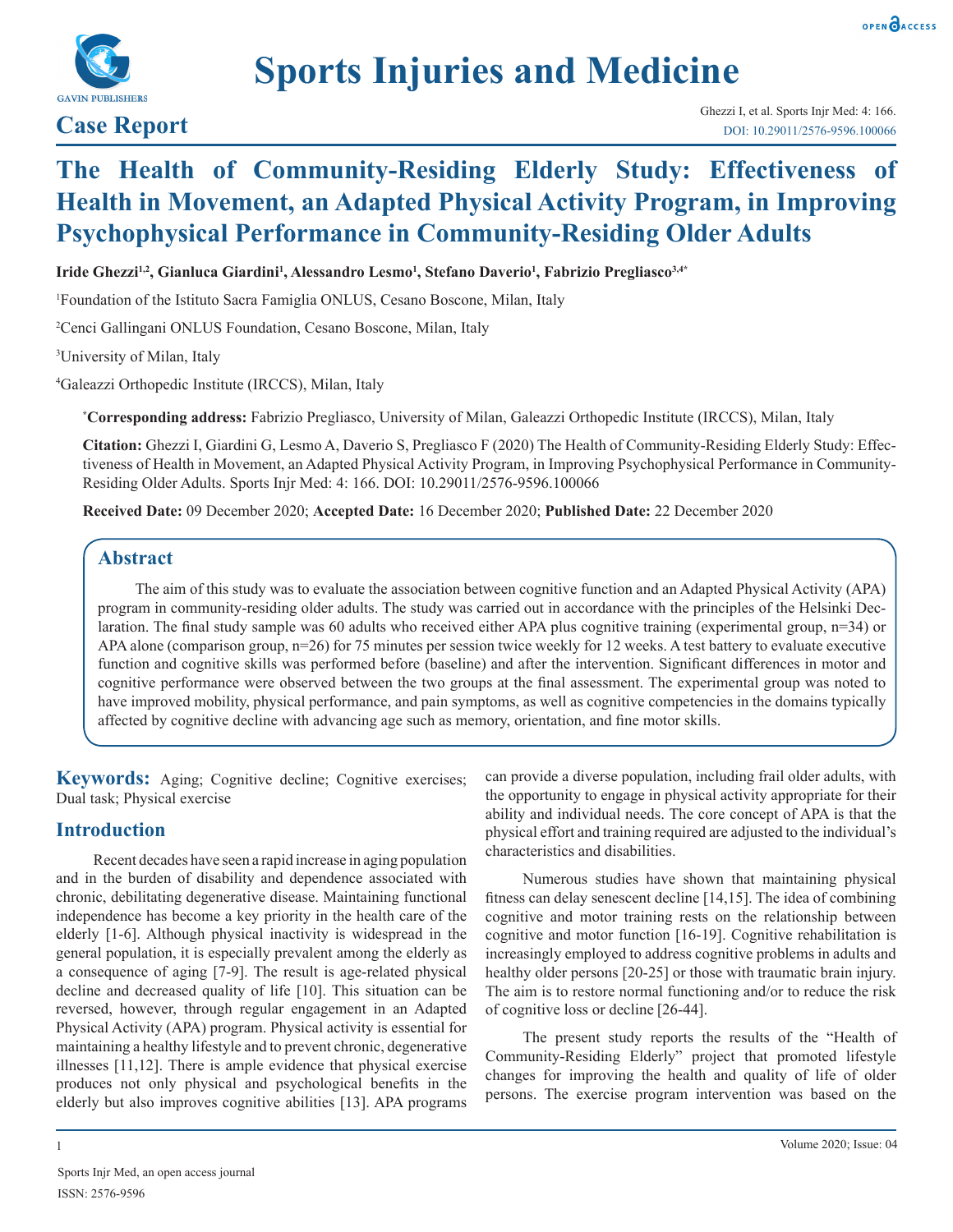principles of APA originally developed in Canada [44], APA is carried out in group sessions that include free-body exercises and body weight exercises with light equipment appropriate for the individual's capacity. Functional evaluation was performed to monitor improvement in physical performance and ability to perform activities of daily living. The study aim was to determine the efficacy of the APA program combined with cognitive training in improving physical performance and cognitive abilities in a group of community-residing older adults.

#### **Material and Methods**

#### **Study Design**

This single, blind quasi-experimental study was carried out for 12 weeks; assessment was performed at the beginning (baseline) and at the end of the study. The study protocol was approved by the Ethical Committee of the University of Milan. In accordance with the principles of the Helsinki Declaration, informed consent was obtained from all participants.

#### **Participants**

The study was part of the "Health of Community-Residing Elderly" project carried out through the "Health in Movement" services. The services are delivered at two facilities, Cesano Boscone and Settimo Milanese, province of Milan, by the Fondazione Sacra Famiglia onlus, a not-for-profit healthcare organization which, for the past 12 years, has provided care to over 2000 persons with disabilities and the elderly at 18 centers throughout the country. The project was created in partnership with the Fondazione Cenci Gallingani onlus, Cesano Boscone, an organization that promotes the delivery of services and development of research in geriatrics. Operated since 2012, the service is attended by over 150 users participating in biweekly group sessions (15 persons per group) at gyms where workouts are performed on large (staircase, parallel bars, wall bar) and small (foams balls, small foam balls, sticks, ankle/wrist weights, elastic bands, minibike) equipment specific for APA. For the study the subjects that started for the first time the activity proposed by the service were enrolled. Inclusion criteria were: age over 60 years, residing in the community, and ability to walk unassisted. Exclusion criteria were: uncontrolled comorbidities, cognitive decline or need for assistance in performing activities of daily living (ADL). The medical examinations were performed by the medical staff of the rehabilitation unit of the Fondazione Sacra Famiglia onlus, while functional evaluations and training programs were carried out to the participants by trained graduates in physical education (kinesiologists). Participants received APA in combination with cognitive training (experimental group, Cesano Boscone facility) or APA alone (comparison group, Settimo Milanese facility). The study protocol for the experimental group consisted of mobility and strength training of the upper and lower limbs, static and dynamic

balance exercises, muscle coordination and resistance exercises, with particular focus on respiratory education and thoracic mobility with breathing exercises. The experimental group also received cognitive training for spatiotemporal orientation, short-term and autobiographical memory, semantic verbal games, and fine motor skills. The comparison group received an APA intervention that included general mobility exercises, static and dynamic balance, and strengthening of skeletal muscles. Data from participants who had attended less than 80% of sessions were not included in the analysis. Participation in the study was voluntary. No compensation was offered for participation.

Sessions were conducted twice a week for 12 weeks from March to May 2016. Each session lasted 75 minutes and took place in a dedicated setting. The activities were carried out in two groups of 15 participants each, alternating two workout routines per session. Workout routines comprised exercises for improving balance, muscle strength, mobility, and resistance. The program was standardized so that exercise difficulty could be progressed for both the experimental and the comparison group over the course of the 12 weeks. Training also included respiratory education with breathing exercises such as pursed lip breathing, breathing through a straw, bubble blowing, diaphragmatic breathing, and expiration muscle strengthening. The exercise protocols provide for differences in intensity levels for the experimental group ranging from 45-80% of the maximum heart rate compared to the comparison group ranging from 45-60% of the maximum heart rate. The exercises carried out and outlined in Appendix 1 have been performed following the indications and the attention to safety described in the text of Best-Martini and DiGenova [45].

The experimental group received cognitive training during dual tasks. Cognitive training addressed three major domains of ADL. Different combinations of motor and cognitive activities were performed during each session. The dual tasks comprised strength and balance exercises together with cognitive exercises or combined exercises. During each session a cognitive skill was illustrated and stimulative activities carried out to improve attention, autobiographical memory, informal reality orientation therapy techniques to improve spatiotemporal skills, fine motor movement, and executive function of coordination and control of movement, together with verbal descriptive procedures in progressively increasing difficulty (Appendix 2,3 in the Supplementary Material). All participants underwent assessment at the first (baseline) and the last session.

#### **Measurements**

A test battery to assess cognitive and functional abilities was administered at baseline. Assessment comprised clinical evaluation of physical fitness and administration of the Modified Baecke Questionnaire for Older Adults (MBQOA) [46]. The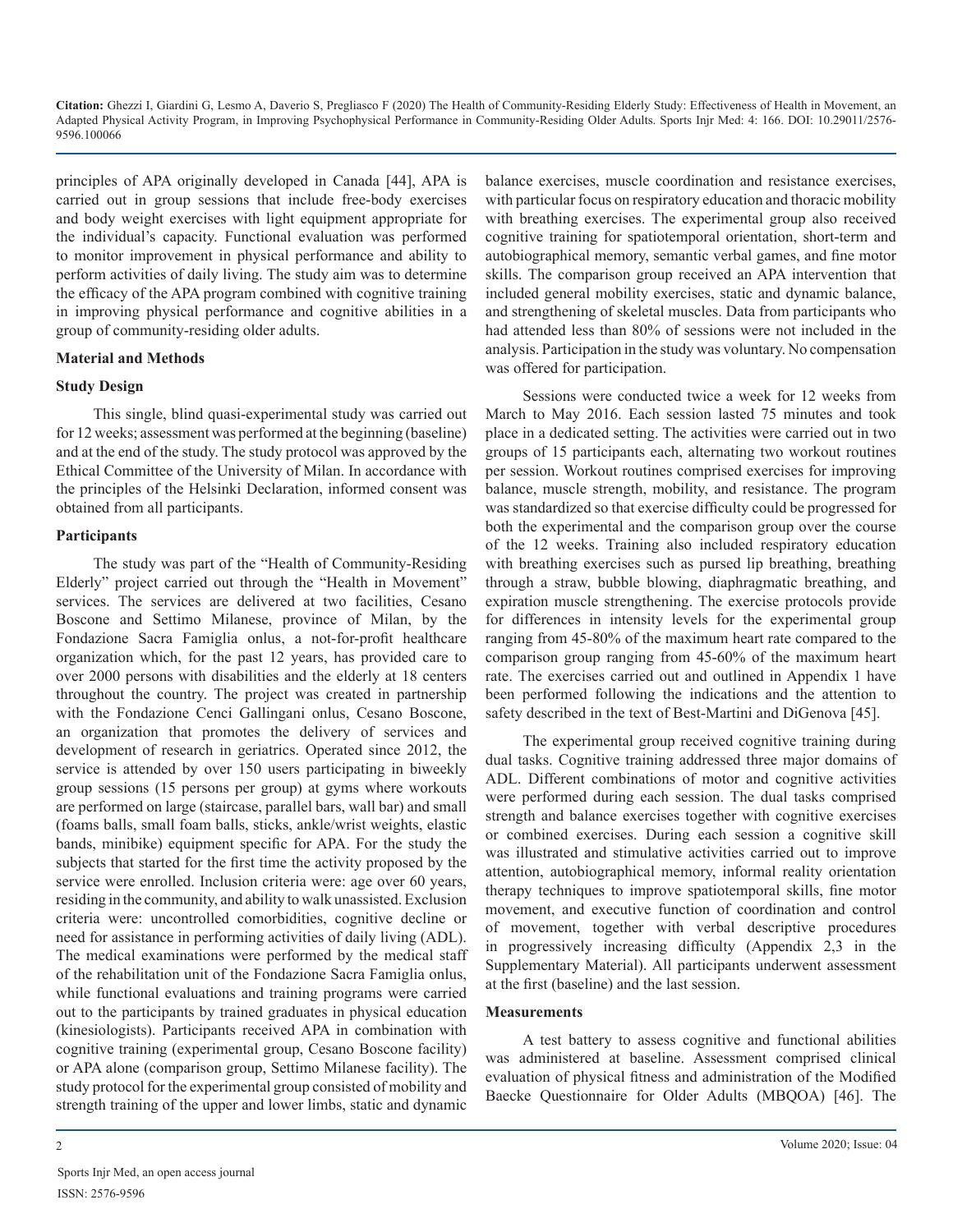MBQOA investigates the level of recent physical activity (past 12 months) with regard to sports, leisure, and domestic activities (with 10 items), where the higher the scores the higher the level of physical activity. A score of 3.19 was selected to differentiate sedentary from non-sedentary participants corresponding to more than three hours per week of activity in other physical activities. The Montreal Cognitive Assessment test (MoCA) [47] was administered to evaluate the level of mild cognitive impairment. The test investigates with ten items the cognitive domains of attention and concentration, executive function, memory, language, visuospatial ability, abstraction, calculation, and orientation. The test takes 10 minutes to complete; the maximum score is 30, where a score <26 indicates mild cognitive impairment. For the purposes of the present study, the test domains were analyzed one to one and the clock-drawing test score, which is included in MoCa test, was used to screen for mild dementia. The abdominal circumference was measured for all subjects. This parameter is the minimum circumference between the rib cage and the navel, with the subject standing and with relaxed abdominal muscles. The abdominal circumference was evaluated with a common metric tape, not elastic, positioned at the level of life, according to a horizontal plane parallel to the floor. Life is the narrowest part of the abdomen and is normally just above the upper portion of the lateral border of the iliac crest. If this area is not well evident, the measurement is taken at the navel level. The BMI Body Mass Index was also measured to evaluate the adiposity of the participating subjects. The 6-Minute Walk Test (6MWT) was used to measure functional exercise capacity and independence. This submaximal exercise test entails measurement of total distance (25 meters) walked over a span of 6 minutes at the test-taker's preferred speed with or without pauses or the use of a walking aid. The vital parameters measured during the test were the heart rate and the percentage of oxygen saturation. Max heart rate was determined using the maximum expected for age. For the Timed Up and Go (TUG) test [48], the test-taker sits in a standard height armchair with his/her back against the chair back. On the command "go," the test-taker rises from the chair, walks 3 meters at a comfortable and safe pace, turns, walks back to the chair and sits down. Timing begins at the instruction "go" and stops when the test-taker is seated. For the TUG-Dual Task (TUG-DT), as described above, the test-taker is given verbal instructions to stand up from a chair, walk 3 meters as quickly and safely as possible, cross a line marked on the floor, turn around, walk back, and sit down, while reciting the days of the week backward starting from Sunday. Test-takers are not allowed to stop if they make an error. The number of words, steps, errors,

and words per unit of time were recorded. The Dual-Task-Cost (DTC) was calculated for each DT-TUG as follows: [(difference between the TUG Single Task (ST-TUG) and the DT-TUG performance)/TUG performance] ×100. Two examiners conducted the TUG-DT, with one recording the time and number of steps needed to complete the test, and the other recording the number of errors. Participants performed one trial to familiarize themselves with the test procedure.

Cognitive testing was performed in a quiet, empty room; the examiners had received training in administering the tests. Abdominal circumference and elbow mobility in flexion were measured at the beginning and the end of the study to evaluate changes during the course of the study. None of the physical examinations performed before and after the intervention posed any risk for the study participants; all procedures were part of the standard operating procedures of the Health in Movement service. Physical performance was evaluated with the 6MWT and the TUG. Cognitive performance was evaluated with the TUG-DT. Improvement in pain symptoms during ADL was measured using the Visual Analogy Scale (VAS) for pain. The VAS for pain consisted of a horizontal line anchored at one end with the words "no pain" and at the other end with the words "worst pain imaginable (or with equivalent graphic symbols).

At the final assessment physical and cognitive changes over baseline (T0) were measured on the MoCA, joint mobility of the should girdle was measured (maximum elbow flexion angle) using a goniometer, abdominal circumference, and total attendance at the APA sessions.

#### **Statistical Analysis**

Descriptive statistics was used to estimate the parameters; t test was applied to compare baseline charactistics. A 2x2 ANOVA model was constructed to examine the effects of the intervention between groups, between subjects (DT training, ST training), time (pre- and post), and within subjects for each dependent variable. The chi-square test was applied to compare percentage. The level of significance was set at P=0.05. SPSS version 24.0 (SPSS-IBM, Armonk, NY, USA) was used for statistical analysis.

#### **Results**

Table 1 reports the sociodemographic and clinical characteristics of the study sample; there were no differences between the two groups using t-test at baseline. Table 2 reports the scores for each group before and after the intervention.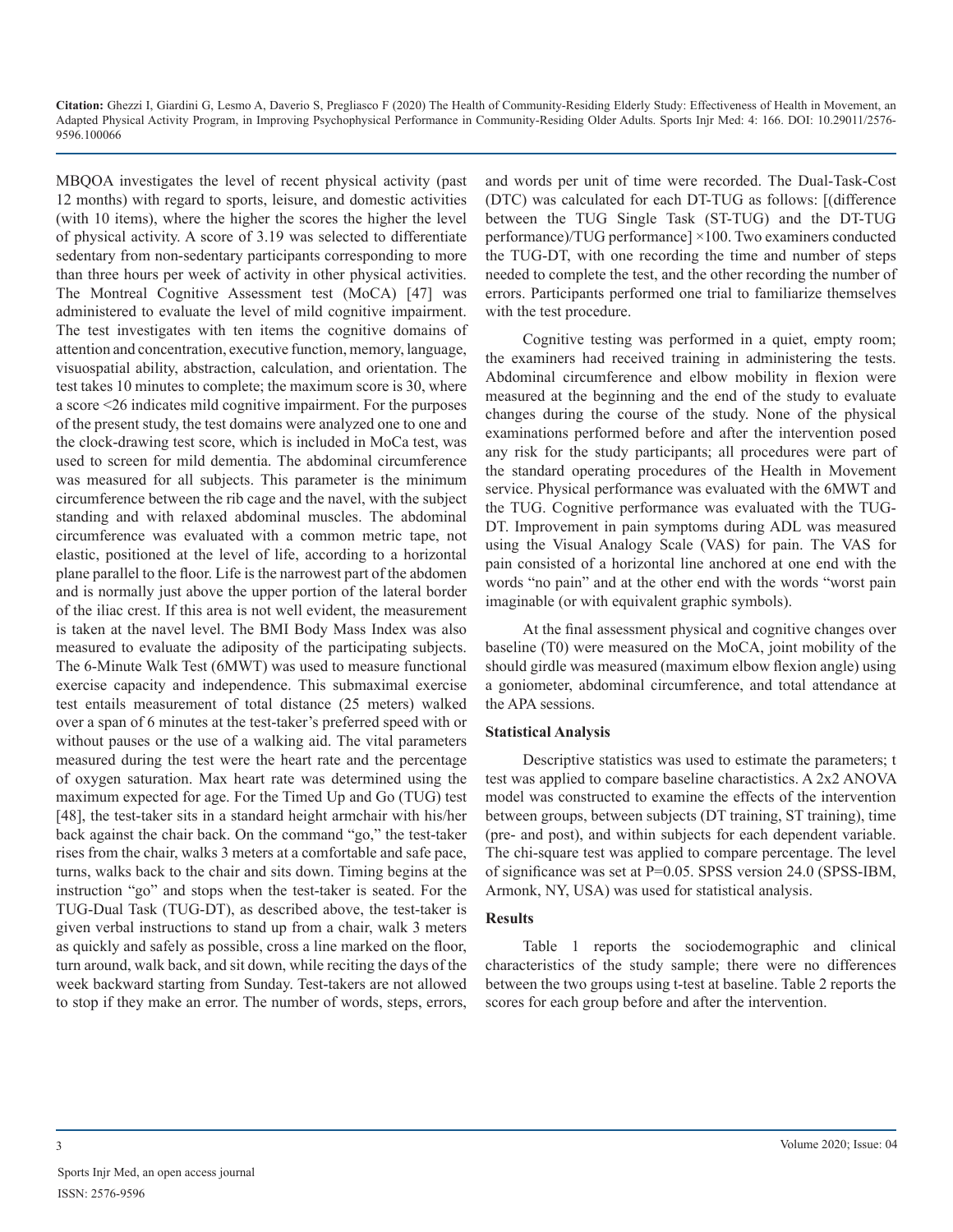|                                                                     |      | <b>Experimental group</b> |      | <b>Comparison group</b> | P-value | test       |
|---------------------------------------------------------------------|------|---------------------------|------|-------------------------|---------|------------|
|                                                                     |      | $(n=34)$                  |      | $(n=26)$                |         |            |
| Age $(yrs)$                                                         | 75.1 | $(\pm 7.1)$               | 73.7 | $(\pm 6.4)$             | 0.434   | t-test     |
| Sex, female $(no, \%)$                                              | 31   | $(+91)$                   | 25   | $-96$                   | 0.42    | chi-square |
| Education level (yrs)                                               | 10   | $(\pm 4.41)$              | 8.8  | $(\pm 3.36)$            | 0.227   | chi-square |
| Modified Baecke Questionnaire for Older Adults (no.<br>Subjects, %) | 10   | $-27.7$                   | 4    | $-15.4$                 | 0.081   | t-test     |

Unless otherwise indicated, all values are the means (±standard deviation)

**Table 1:** Baseline characteristics of the study sample.

|                                                               |                |          | Experimental group |           |       | Comparision group |           | P-value       |                |              |                                |
|---------------------------------------------------------------|----------------|----------|--------------------|-----------|-------|-------------------|-----------|---------------|----------------|--------------|--------------------------------|
|                                                               |                |          | $(n=34)$           |           |       | $(n=26)$          |           | Between group |                |              |                                |
|                                                               | T <sub>0</sub> |          | <b>T1</b>          |           |       | T <sub>0</sub>    | <b>T1</b> |               | T <sub>0</sub> | <b>T1</b>    | T <sub>0</sub> vs<br><b>T1</b> |
| VAS index (visual<br>analog scale)                            | 3.1            | $-3.14$  | 1.6                | $-2.77$   | 0.9   | $-2.97$           | 0.5       | $-2.99$       | 0.211          | 0.002        | 0.005                          |
| Abdominal circumfer-<br>ence (cm)                             | 99             | $-11.89$ | 99.7               | $-12.76$  | 111   | $-16.53$          | 114       | $-15.52$      | 0.396          | 0.253        | 0.256                          |
| Body-Mass Index (kg/<br>$m2$ )                                | 27.8           | $-4.46$  | 27                 | $-4.42$   | 29    | $-4.71$           | 28.9      | $-4.78$       | 0.122          | 0.085        | 0.085                          |
| Shoulder joint mobil-<br>ity $(d)$                            | 137.1          | $-13.6$  | 139.7              | $-12.78$  | 142.5 | $-15.1$           | 150       | $-13.25$      | 0.731          | 0.068        | $\overline{0}$                 |
| 6 Minute Walk Test                                            | 349.3          | $-136.5$ | 548.6              | $-134.85$ | 400   | $-125.82$         | 562.8     | $-209.93$     | 0.196          | $\mathbf{0}$ | 0.023                          |
| Timed Up and Go Test<br>- Up (no. Rises from<br>chair)        | 19             | $-5.66$  | 23.1               | $-7.14$   | 19.5  | $-5.83$           | 21.5      | $-6.76$       | 0.186          | 0.19         | 0.01                           |
| Timed Up and Go Test<br>$-Go(s.)$                             | 11.2           | $-4.26$  | 9.5                | $-4.45$   | 9.5   | $-5.24$           | 8.9       | $-4.01$       | 0.731          | 0.378        | 0.405                          |
| Dual-task test DTC<br>(s.)                                    | 12.8           | $-6.18$  | 10.1               | $-5.77$   | 11.8  | $-6.03$           | 8.8       | $-4.94$       | 0.558          | 0.557        | 0.002                          |
| Montreal Cognitive<br>Assessment test (maxi-<br>mum score 30) | 18.4           | $-3.36$  | 23.4               | $-3.66$   | 19    | $-2.62$           | 20        | $-2.66$       | 0.095          | 0.346        | $\overline{0}$                 |
| Clock-drawing test<br>(maximum score 3)                       | 1.7            | $-0.86$  | 2.5                | $-0.7$    | 1.9   | $-0.85$           | 2.3       | $-0.74$       | 0.273          | 0.747        | 0.031                          |
| all values are the means $(\pm$ standard deviation)           |                |          |                    |           |       |                   |           |               |                |              |                                |

**Table 2:** Test results before (T0) and after (T1) intervention.

Comparison between the groups showed significant differences in VAS pain scores, with a more pronounced, statistically significant improvement observed for the experimental group; no statistically significant differences were noted in abdominal circumference and BMI pre-post program. Regarding shoulder mobility there were differences between before and after treatment but no difference between the two groups.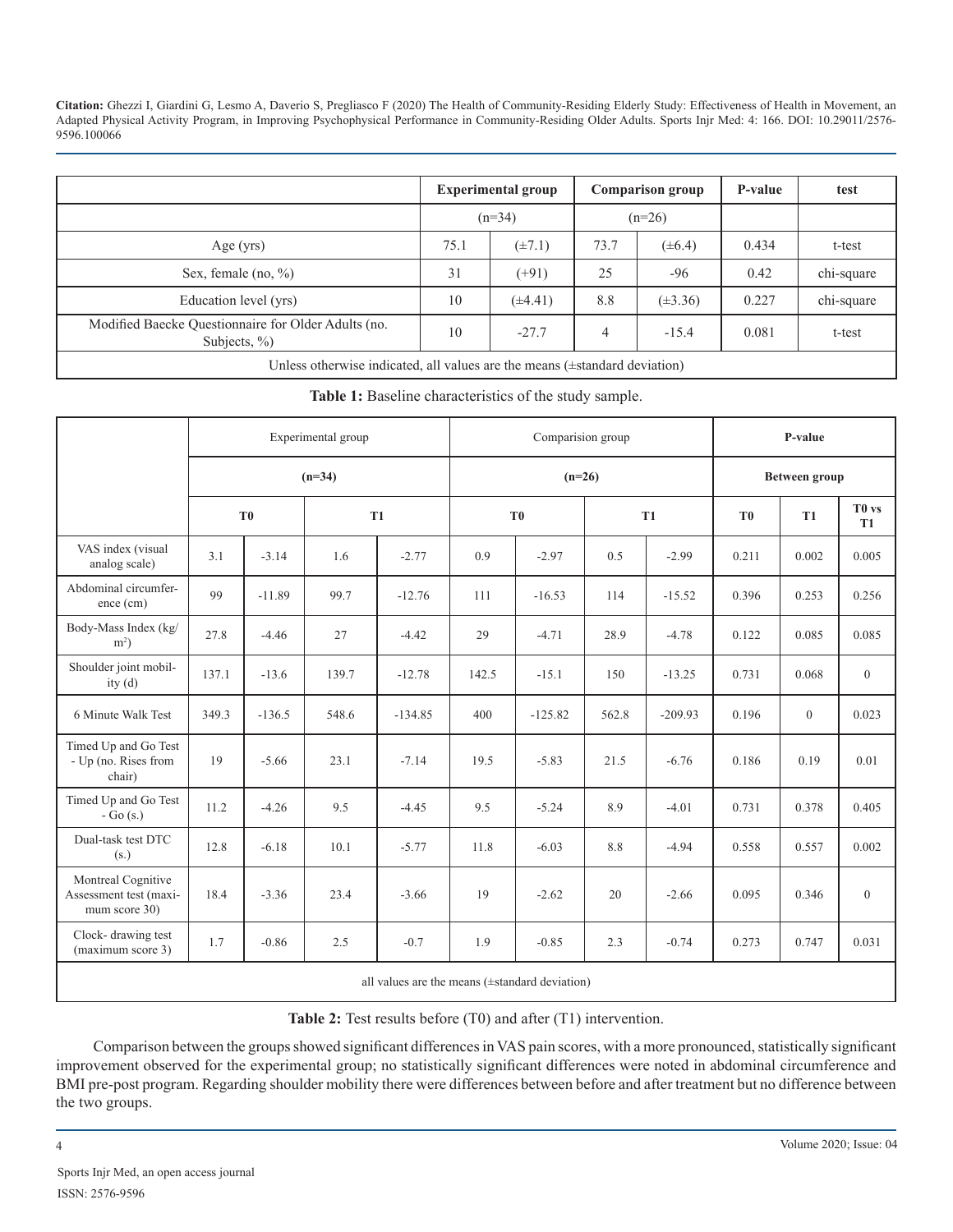Comparison of pre- and post-intervention values showed statistically significant differences in the 6MWT scores with a higher statistically significance value for experimental group. There was an improvement in number of rises the TUG test; however, the between-group differences were not statistically significant. A reduction in the TUG test go time was not even statistically evident between the two groups or even pre-post treatment.

The DTC was improved with statically significance for both groups, with a greater improvement noted for the experimental group but with no statistically difference.

A statistically significant improvement in was observed between pre and post treatment, similar in both groups.

MoCA test and the clock-drawing test (from MoCA) improved in a statistically significant improvement between T0 and T1 for both groups without statistically significant differences between the experimental and comparison group.

Examining the domains of the Moca test in Table 3 improvements between T0 and T1 were noted for the four domains of visuospatial, attention, abstraction, and spatiotemporal orientation. A highly significant statistical difference was noted for the experimental respect comparison group for visuospatial, attention, and abstraction.

Our data show a significant improvement in effort tolerance and skeletal muscle strength, as measured on the 6MWT, especially for the non-sedentary participants classified according to the MBQOA compared to the control comparison group at baseline (T0). A statistically significant difference between the sedentary participants in the experimental group and the non-sedentary participants in the comparison group was noted at T1. Lower education levels did not correlate with lower scores on cognitive or physical testing. Compliance with the APA program was high with a frequency > 85% for all and no statistically difference between groups; no adverse events related to the study were recorded (Figure 1).

|                                                     |            | <b>Experimental</b><br>group |          |         | <b>Comparison group</b> |        |      |        |                | P-value |          |  |
|-----------------------------------------------------|------------|------------------------------|----------|---------|-------------------------|--------|------|--------|----------------|---------|----------|--|
|                                                     |            | $(n=34)$                     | $(n=26)$ |         |                         |        |      |        | Between group  |         |          |  |
| Montreal Cognitive Assessment test<br>Domains       | ${\rm T}0$ |                              | T1       |         | T <sub>0</sub>          |        | T1   |        | T <sub>0</sub> | T1      | T0 vs T1 |  |
| Visuopatial                                         | 2.7        | (1.34)                       | 4.0      | (1.28)  | 2.7                     | (1.21) | 3.3  | (1.10) | 0.898          | 0.038   | 0.037    |  |
| Naming                                              | 2.5        | (0.707)                      | 2.8      | (0.478) | 2.8                     | (0.43) | 2.9  | (0.33) | 0.109          | 0.244   | 0.244    |  |
| Attention                                           | 4.4        | (1.04)                       | 5.3      | (0.93)  | 4.9                     | (1.03) | 4.9  | (0.90) | 0.08           | 0.005   | 0.005    |  |
| Language                                            | 1.5        | (0.748)                      | $2.0\,$  | (0.90)  | 1.6                     | (1.07) | 2.1  | (0.86) | 0.478          | 0.894   | 0.834    |  |
| Abstraction                                         | 1.1        | (0.81)                       | 1.64     | (0.54)  | 1.3                     | (0.71) | 1.5  | (0.71) | 0.063          | 0.008   | 0.007    |  |
| Memory                                              | 0.8        | (0.94)                       | 1.5      | (0.93)  | 0.9                     | (1.11) | 1.4  | (1.41) | 0.64           | 0.52    | 0.518    |  |
| Orientation                                         | 5.8        | (0.44)                       | 23.1     | (7.14)  | 5.8                     | (0.37) | 21.5 | (6.76) | 0.051          | 0.905   | 0.009    |  |
| all values are the means $(\pm$ standard deviation) |            |                              |          |         |                         |        |      |        |                |         |          |  |

**Table 3:** MoCa test scores before (T0) and after (T1) intervention.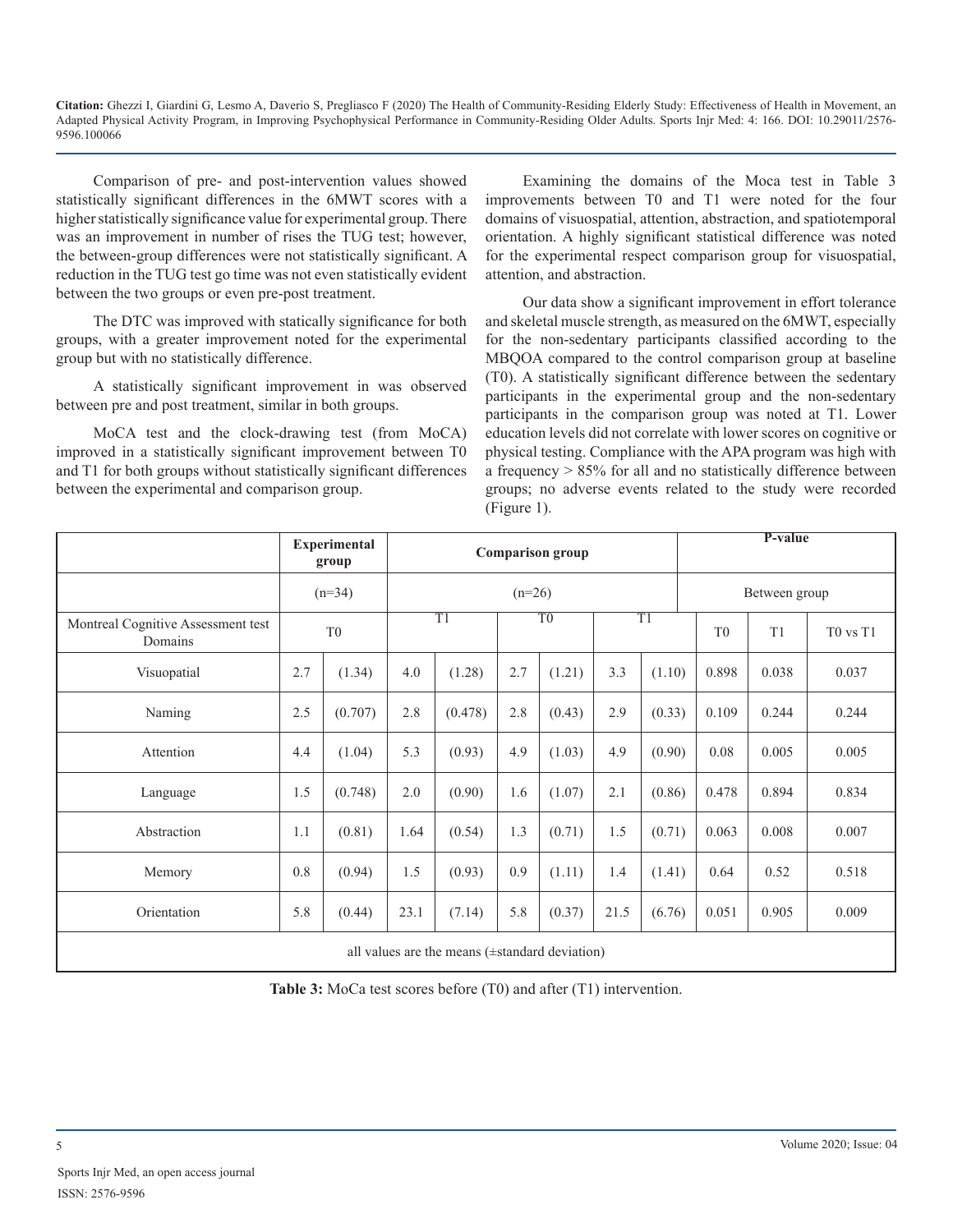

**Figure 1:** Study flow diagram.

#### **Discussion**

Our data show that an APA program combined with cognitive training (dual task condition) can help to maintain physical function and cognitive competences, with the benefit of preserving independence and quality of life in older adults. Our study indicates that training through cognitive stimulation coupled with APA interventions and respiratory education can be combined to improve cognitive domains (e.g., executive function, visuospatial abilities), delay the onset of dementia, and potentially aid in early identification of the illness. This is particularly so when, as in the present study, an APA program is combined with dual tasking.

The program intervention was found to be effective in improving mobility, physical and cognitive performance, and reducing pain symptoms without causing significant side effects. Furthermore, respiratory education was useful for improving physical performance, as reported elsewhere [49].

Comparison of the two groups showed that both programs led to improvement in physical performance (greater effort tolerance, skeletal and respiratory muscle strength) with particular benefit for improving and/or maintaining cognitive abilities (e.g., short- and long-term memory, verbal fluency, attention, and fine motor skills), as seen for the experimental group on the clockdrawing test.

A novel finding of our study was the improvement in cognitive capacities after exercise program intervention in both groups. The greater improvement seen for the experimental group underscores the benefit of an APA program that includes respiratory education and physical exercises in combination with cognitive training to improve verbal fluency, attention capacity, and fine motor skills, which are often associated with cognitive impairment in performing ADL. The small sample size notwithstanding, the study provides encouraging results: combined training at vigorous exercise intensity (80% heart rate) to improve physical and maintain or improve cognitive abilities can be an effective strategy to prevent or delay cognitive decline in the elderly. An

environmental setting enriched with group activities and varied exercise routines is likely to stimulate cognitive plasticity and provide an additional protective factor within a wider prevention intervention than physical exercise alone as described also by Ben-Sadoun and Røe [50,51].

It is necessary to clarify that a potential limitation of this study is determined by the fact that, as described in the materials and methods, there were differences in the intensity of the exercise performed in the two study groups, together with the number of repetitions and even the exercises used they could help explain differences rather than additional cognitive training.

Our study results underline the importance of maintaining an active lifestyle into older age through regular group physical and structured cognitive stimulation activities, social participation, and pursuit of hobbies and interests. Engagement in such activities could have neuroprotective effects and help to delay the onset of cognitive decline associated with aging [52]. APA program interventions should be an integral part of health care for the elderly.

#### **Acknowledgements**

The authors wish to thank the staff at the Settimo Milanese (Milan) and Cesano Boscone (Milan) facilities of Fondazione Istituto Sacra Famiglia onlus and the participants for devoting their time.

#### **Author Contributions Statement**

Iride Ghezzi, Gianluca Giardini, Alessandro Lesmo, Stefano Daverio, Fabrizio Pregliasco

All authors were involved in to conception and design of the study.

GG and AL have performed all medical visits of subjects under study.

IG and SD performed training session and the functional evaluations of subjects.

FP performed the statistical analysis.

IG and FP analyzed and interpreted the data regarding the study and were some major contributors in writing the manuscript.

#### **Funding**

This study was supported by unconditional grants from the Fondazione Cenci Gallingani ONLUS, Cesano Boscone.

#### **Ethics Approval and Consent to Participate**

The study protocol was approved by the Ethical Committee of the University of Milan on April 18 2016.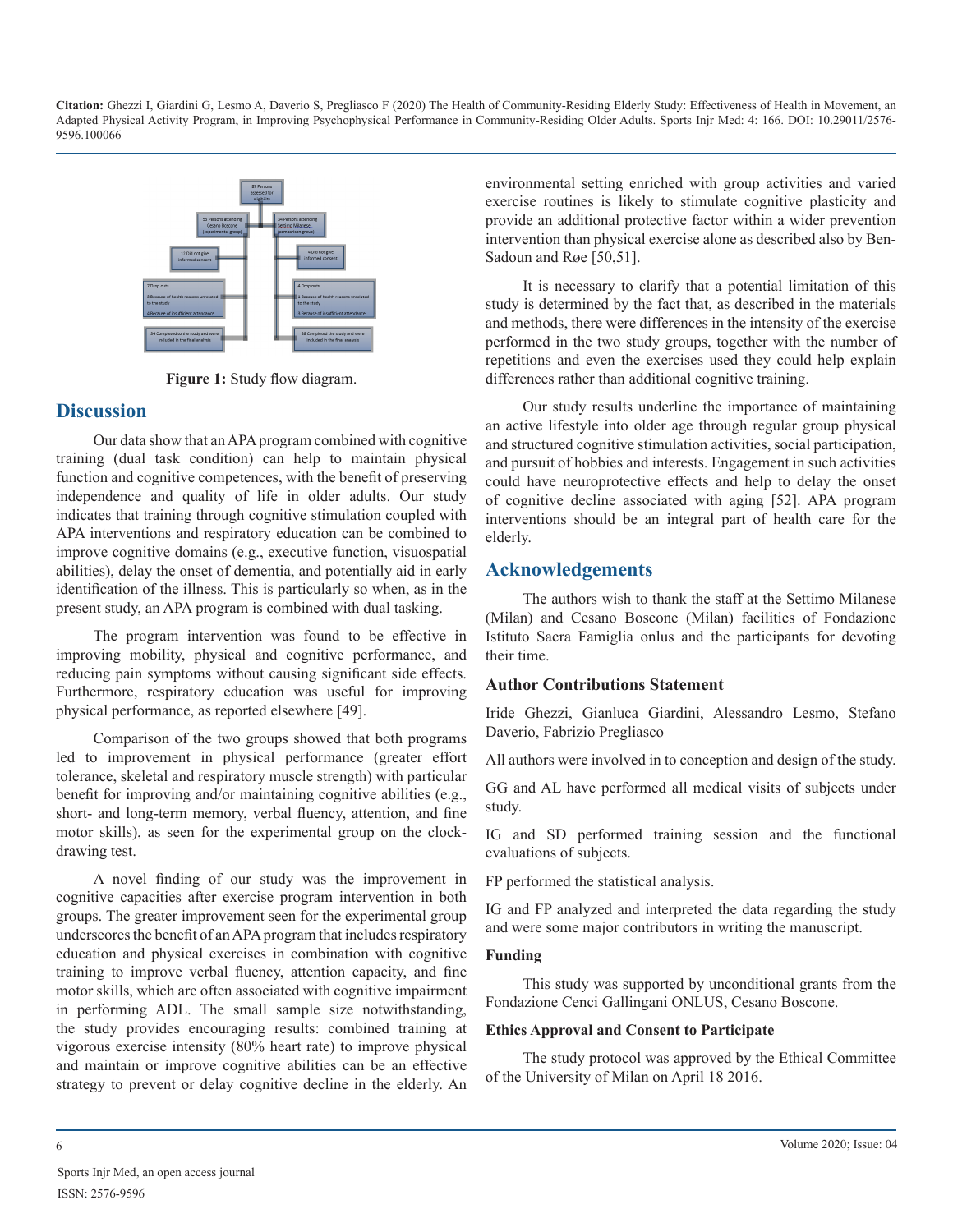#### **Consent for Publication**

Informed consent was obtained from all participants including consent for publication of their data.

#### **References**

- 1. [Schäfer S, Huxhold O, Lindenberger U 1\(2006\) Healthy mind in](https://eurapa.biomedcentral.com/articles/10.1007/s11556-006-0007-5)  healthy body? A review of sensorimotor $\Box$  cognitive interdependencies [in old age. Eur Rev Aging Phys Act 3: 45-54.](https://eurapa.biomedcentral.com/articles/10.1007/s11556-006-0007-5)
- 2. [Daniel Schoene, Trinidad Valenzuela, Stephen R Lord, Eling D de](https://pubmed.ncbi.nlm.nih.gov/25240384/)  [Bruin Schoene, et al. \(2014\) The effect of interactive cognitive-motor](https://pubmed.ncbi.nlm.nih.gov/25240384/)  [training in reducing fall risk in older people: a systematic review. BMC](https://pubmed.ncbi.nlm.nih.gov/25240384/)  [Geriatrics 14: 107.](https://pubmed.ncbi.nlm.nih.gov/25240384/)
- 3. [In Larson EB, Wang L, Bowen JD, McCormick WC, Teri L, et al. \(2006\)](https://pubmed.ncbi.nlm.nih.gov/16418406/)  [Exercise is associated with reduced risk for incident dementia among](https://pubmed.ncbi.nlm.nih.gov/16418406/)  [persons 65 years of age and older. Ann Intern Med 144:](https://pubmed.ncbi.nlm.nih.gov/16418406/) 73-81.
- 4. [Bieryla KA, Dold NM \(2013\) Feasibility of Wii Fit training to improve](https://www.ncbi.nlm.nih.gov/pmc/articles/PMC3699053/)  [clinical measures of balance in older adults. Clin Interv Aging 8: 775-](https://www.ncbi.nlm.nih.gov/pmc/articles/PMC3699053/) [781.](https://www.ncbi.nlm.nih.gov/pmc/articles/PMC3699053/)
- 5. [Chao YY, Scherer YK, Wu YW, Lucke KT, Montgomery CA \(2013\) The](https://pubmed.ncbi.nlm.nih.gov/23764366/)  [feasibility of an intervention combining self-efficacy theory and Wii Fit](https://pubmed.ncbi.nlm.nih.gov/23764366/)  [exergames in assisted living residents: a pilot study. Geriatric Nurs](https://pubmed.ncbi.nlm.nih.gov/23764366/)  [34: 377-382.](https://pubmed.ncbi.nlm.nih.gov/23764366/)
- 6. [Berchicci M, Lucci G, Di Russo F \(2013\) Benefits of physical exercise](https://www.ncbi.nlm.nih.gov/pmc/articles/PMC3805300/)  [on the aging brain: the role of the prefrontal cortex. J Gerontol A: Biol](https://www.ncbi.nlm.nih.gov/pmc/articles/PMC3805300/)  Med Sci [68: 1337-1341.](https://www.ncbi.nlm.nih.gov/pmc/articles/PMC3805300/)
- 7. [Schoene D, Valenzuela T, Lord SR, de Bruin ED \(2014\) The effect of](https://pubmed.ncbi.nlm.nih.gov/25240384/)  [interactive cognitive motor training in reducing fall risk in older people:](https://pubmed.ncbi.nlm.nih.gov/25240384/)  [a systematic review. BMC Geriatr 14:107.](https://pubmed.ncbi.nlm.nih.gov/25240384/)
- 8. [Kovács E, Prókai L, Mészáros L, Gondos T \(2013\) Adapted physical](https://pubmed.ncbi.nlm.nih.gov/23486300/)  [activity is beneficial on balance, functional mobility, quality of life and](https://pubmed.ncbi.nlm.nih.gov/23486300/)  [fall risk in community-dwelling older women: a randomized single](https://pubmed.ncbi.nlm.nih.gov/23486300/)[blinded controlled trial. Eur J Phys Rehabil Med 49: 301-310.](https://pubmed.ncbi.nlm.nih.gov/23486300/)
- 9. [Hamer M, Chida Y \(2009\) Physical activity and risk of neurodegenerative](https://pubmed.ncbi.nlm.nih.gov/18570697/)  [disease: a systematic review of prospective evidence. Psychol Med](https://pubmed.ncbi.nlm.nih.gov/18570697/)  39: [3-11.](https://pubmed.ncbi.nlm.nih.gov/18570697/)
- 10. [Panzarino M, Gravina A, Carosi V, Crobeddu P, Tiroli A, et al. \(2017\)](https://pubmed.ncbi.nlm.nih.gov/27324693/)  [Cardiovascular and hemodynamic responses to adapted physical](https://pubmed.ncbi.nlm.nih.gov/27324693/)  [exercises in very old adults. Aging Clin Exp Res 29: 419-426.](https://pubmed.ncbi.nlm.nih.gov/27324693/)
- 11. [Heyn PC, Johnson KE, Kramer AF \(2008\) Endurance and strength](https://pubmed.ncbi.nlm.nih.gov/18548179/)  [training outcomes on cognitively impaired and cognitively intact older](https://pubmed.ncbi.nlm.nih.gov/18548179/)  [adults: a meta-analysis. J Nutr Health Aging 12: 401-409.](https://pubmed.ncbi.nlm.nih.gov/18548179/)
- 12. [Barber SE, Clegg AP, Young JB \(2012\) Is there a role for physical](https://academic.oup.com/ageing/article/41/1/5/47505)  [activity in preventing cognitive decline in people with mild cognitive](https://academic.oup.com/ageing/article/41/1/5/47505)  [impairment? Age and ageing 41:](https://academic.oup.com/ageing/article/41/1/5/47505) 5-8.
- 13. [Angevaren M1, Aufdemkampe G, Verhaar HJ, Aleman A, Vanhees](https://pubmed.ncbi.nlm.nih.gov/18646126/)  [L \(2008\) Physical activity and enhanced fitness to improve cognitive](https://pubmed.ncbi.nlm.nih.gov/18646126/)  [function in older people without known cognitive impairment. Cochrane](https://pubmed.ncbi.nlm.nih.gov/18646126/)  [Database Syst Rev 16: CD005381.](https://pubmed.ncbi.nlm.nih.gov/18646126/)
- 14. [Andreas Lauenroth, Anestis E Ioannidis, Birgit Teichmann, Laurenroth](https://pubmed.ncbi.nlm.nih.gov/27431673/)  [\(2016\) Influence of combined physical and cognitive training on](https://pubmed.ncbi.nlm.nih.gov/27431673/)  [cognition: a systematic review. BNC Geriatric 16: 141.](https://pubmed.ncbi.nlm.nih.gov/27431673/)
- 15. [Priest AW, Salamon KB, Hollman JH \(2008\) Age-related differences in](https://pubmed.ncbi.nlm.nih.gov/19014583/)  [dual task walking: a cross sectional study. J Neuroeng Rehabil 5: 29.](https://pubmed.ncbi.nlm.nih.gov/19014583/)
- 16. [Tait JL, Duckham RL, Milte CM, Main LC, Daly RM \(2017\) Influence of](https://pubmed.ncbi.nlm.nih.gov/29163146/) [Sequential vs. Simultaneous Dual-Task Exercise Training on Cognitive](https://pubmed.ncbi.nlm.nih.gov/29163146/)  [Function in Older Adults. Front Aging Neurosci 9: 368.](https://pubmed.ncbi.nlm.nih.gov/29163146/)
- 17. [Wadley VG, Okonkwo O, Crowe M, Ross-Meadows LA \(2008\) Mild](https://pubmed.ncbi.nlm.nih.gov/18448852/)  [cognitive impairment and everyday function: evidence of reduced](https://pubmed.ncbi.nlm.nih.gov/18448852/)  [speed in performing instrumental activities of daily living. Am J Geriatr](https://pubmed.ncbi.nlm.nih.gov/18448852/)  [Psychiatry 16: 416-424.](https://pubmed.ncbi.nlm.nih.gov/18448852/)
- 18. [Jak AJ \(2012\) The impact of physical and mental activity on cognitive](https://pubmed.ncbi.nlm.nih.gov/21818703/)  [aging. Curr Top Behav Neurosci 10: 273-291.](https://pubmed.ncbi.nlm.nih.gov/21818703/)
- 19. [Colcombe S, Kramer AF \(2003\) Fitness effects on the cognitive](https://pubmed.ncbi.nlm.nih.gov/29592650/)  [function of older adults a meta-analytic study. Psychol Sci 14: 125-130.](https://pubmed.ncbi.nlm.nih.gov/29592650/)
- 20. [Oswald W, Gunzelmann T, Rupprecht R, Hagen B \(2006\) Differential](https://pubmed.ncbi.nlm.nih.gov/28794762/)  [effects of single versus combined cognitive and physical training with](https://pubmed.ncbi.nlm.nih.gov/28794762/)  [older adults: the SimA study in a 5-year perspective. Eur J Ageing 3:](https://pubmed.ncbi.nlm.nih.gov/28794762/)  [179-192.](https://pubmed.ncbi.nlm.nih.gov/28794762/)
- 21. [Theill N, Schumacher V, Adelsberger R, Martin M, Jancke L \(2013\)](https://pubmed.ncbi.nlm.nih.gov/24053148/)  [Effects of simultaneously performed cognitive and physical training in](https://pubmed.ncbi.nlm.nih.gov/24053148/)  [older adults. BMC Neurosci 14: 103.](https://pubmed.ncbi.nlm.nih.gov/24053148/)
- 22. [Colcombe SJ, Kramer AF, Erickson KI, Scalf P, McAuley E, et al.](https://pubmed.ncbi.nlm.nih.gov/14978288/)  [\(2004\) Cardiovascular fitness, cortical plasticity, and aging. Proc Natl](https://pubmed.ncbi.nlm.nih.gov/14978288/)  [Acad Sci U S A 101: 3316-3321.](https://pubmed.ncbi.nlm.nih.gov/14978288/)
- 23. [Schaefer S, Schumacher V \(2010\) The interplay between cognitive](https://pubmed.ncbi.nlm.nih.gov/20980735/)  [and motor functioning in healthy older adults: findings from dual-task](https://pubmed.ncbi.nlm.nih.gov/20980735/)  [studies and suggestions for intervention. Gerontology 57: 239-246.](https://pubmed.ncbi.nlm.nih.gov/20980735/)
- 24. [Pichierri G, Wolf P, Murer K, De Bruin ED \(2011\) Cognitive and](https://pubmed.ncbi.nlm.nih.gov/21651800/)  [cognitive-motor interventions affecting physical functioning: a](https://pubmed.ncbi.nlm.nih.gov/21651800/)  [systematic review. BMC Geriatr 11: 29.](https://pubmed.ncbi.nlm.nih.gov/21651800/)
- 25. [Ball K, Berch DB, Helmers KF, Jobe JB, Leveck MD, et al. \(2002\)](https://pubmed.ncbi.nlm.nih.gov/12425704/)  [Effects of cognitive training interventions with older adults: a](https://pubmed.ncbi.nlm.nih.gov/12425704/)  [randomized controlled trial. JAMA 288: 2271-2281.](https://pubmed.ncbi.nlm.nih.gov/12425704/)
- 26. [Bherer L, Kramer AF, Peterson MS, Colcombe S, Erickson K, et al.](https://pubmed.ncbi.nlm.nih.gov/18568979/) [\(2008\) Transfer effects in task-set cost and dual-task cost after dual](https://pubmed.ncbi.nlm.nih.gov/18568979/)[task training in older and younger adults: further evidence for cognitive](https://pubmed.ncbi.nlm.nih.gov/18568979/)  [plasticity in attentional control in late adulthood. Exp Aging Res 34:](https://pubmed.ncbi.nlm.nih.gov/18568979/)  [188-219.](https://pubmed.ncbi.nlm.nih.gov/18568979/)
- 27. [Hsu CL, Nagamatsu LS, Davis JC, Liu-Ambrose T \(2012\) Examining](https://link.springer.com/article/10.1007/s00198-012-1992-z)  [the relationship between specific cognitive processes and falls risk in](https://link.springer.com/article/10.1007/s00198-012-1992-z)  [older adults: a systematic review. Osteoporos Int 23: 2409-2424.](https://link.springer.com/article/10.1007/s00198-012-1992-z)
- 28. [Silsupadol P, Shumway-Cook A, Lugade V, van Donkelaar P, Chou L-S,](https://pubmed.ncbi.nlm.nih.gov/19254600/)  [Mayr U, et al. \(2009\) Effects of single-task versus dual-task training](https://pubmed.ncbi.nlm.nih.gov/19254600/)  [on balance performance in older adults: a double-blind, randomized](https://pubmed.ncbi.nlm.nih.gov/19254600/)  [controlled trial. Arch Phys Med Rehabil 90: 381-387.](https://pubmed.ncbi.nlm.nih.gov/19254600/)
- 29. [James BD, Wilson RS, Bennett DA \(2011\) Late-life social activity and](https://pubmed.ncbi.nlm.nih.gov/22040898/) [cognitive decline in old age. J Int Neuropsychol Soc 17: 998-1005.](https://pubmed.ncbi.nlm.nih.gov/22040898/)
- 30. [Borella E, Carretti B, Riboldi F, De Beni R \(2010\) Working memory](https://academic.oup.com/acn/article/28/4/331/5204)  [training in older adults: evidence of transfer and maintenance effects.](https://academic.oup.com/acn/article/28/4/331/5204)  [Psychol Aging 25: 767.](https://academic.oup.com/acn/article/28/4/331/5204)
- 31. [Brehmer Y, Westerberg H, Bäckman L \(2012\) Working-memory training](https://www.ncbi.nlm.nih.gov/pmc/articles/PMC3313479/)  [in younger and older adults: training gains, transfer, and maintenance.](https://www.ncbi.nlm.nih.gov/pmc/articles/PMC3313479/)  [Front Hum Neurosci 6: 63.](https://www.ncbi.nlm.nih.gov/pmc/articles/PMC3313479/)